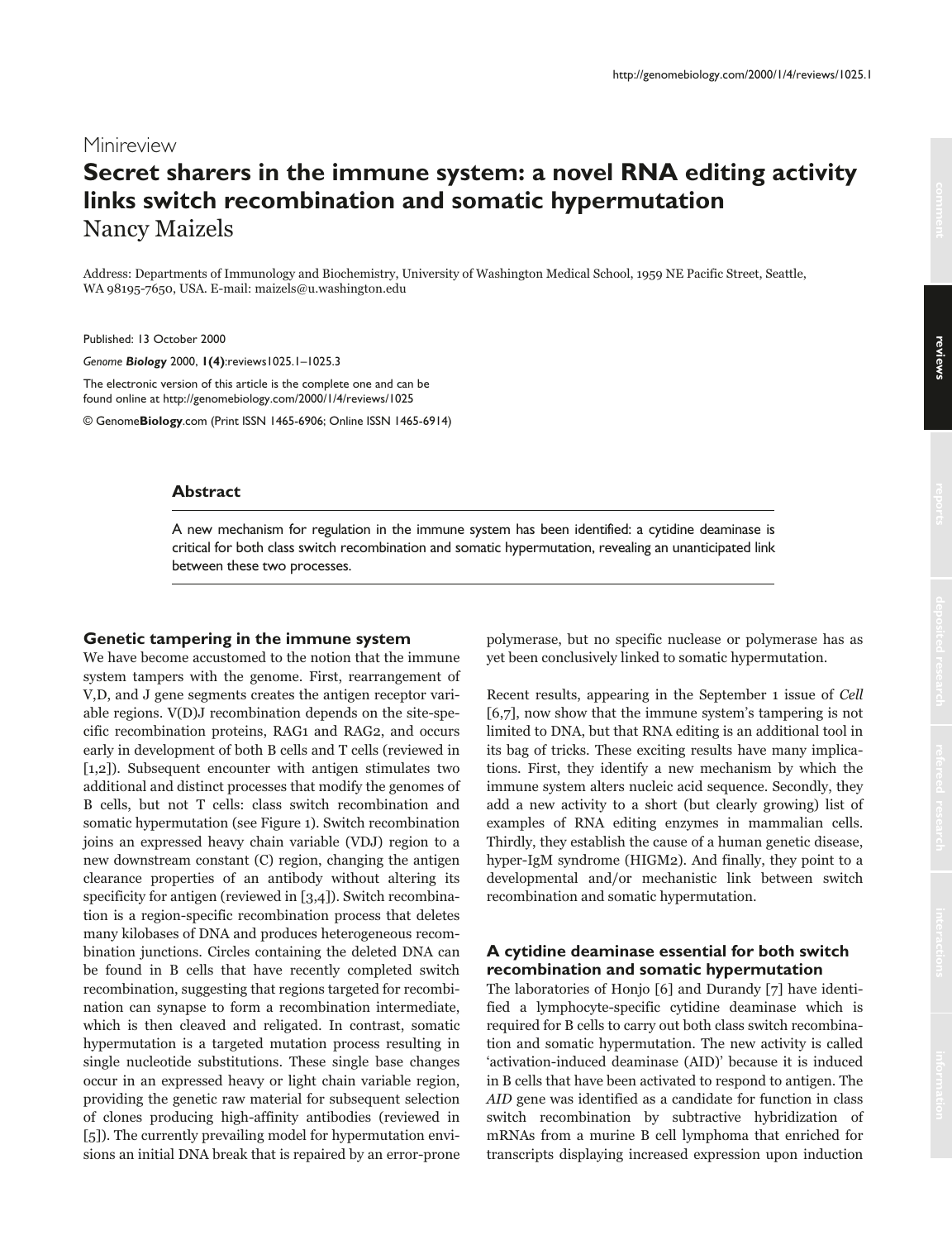

#### **Figure 1**

Switch recombination and somatic hypermutation at the immunoglobulin heavy chain locus. **(a)** The murine heavy chain locus (left) has undergone VDJ recombination and encodes a µ heavy chain. The resulting IgM antibodies (right) are pentamers of a dimer containing two heavy and two light chains. **(b)** Class switch recombination joins a new constant region to the expressed variable (VDJ) region, resulting in synthesis of antibody of a new class. Shown is switch recombination from Cµ to C1, to produce a dimeric IgG1 antibody (right). **(c)** Somatic hypermutation modifies the variable region sequences of both heavy chains (left) and light chains. Following affinity selection, hypermutated antibodies (right) have increased affinity for antigen. Stars denote mutations in the DNA (left) and protein (right). Somatic hypermutation is shown following switch recombination, but neither process is prerequisite for the other (see text for further details). VDJ, heavy chain variable region; S, switch region; C, constant region.

of switch recombination [8]. Consistent with a specific function for AID in the immune system, further analysis showed that *AID* gene expression is induced where and when B cells are activated *in vivo*. The likely function of the AID protein was deduced by sequence comparison, and recombinant protein was shown to deaminate cytidine *in* vitro. The initial description of AID was of considerable interest, as only half a dozen mammalian RNA editing activities have been described. APOBEC-1, the first mammalian RNA editing activity to be described, changes a C to U in apolipoprotein B100 mRNA to create a premature stop codon, resulting in a truncated polypeptide of altered function [9]. There are also adenosine deaminase activities that alter specific mRNAs and tRNAs (reviewed in [10]). Phylogenetic analysis showed that AID is most closely related to the APOBEC enzyme family.

Impairment of AID has a profound effect on the immune response in mice and - more importantly - people. Using a genome-wide search of polymorphic microsatellite markers, the human HIGM2 susceptibility locus was first mapped to chromosome 12p13 [7]. As the murine  $Aid$  gene had been mapped to this interval [11], AID was tested as a candidate in a screen that identified 10 independent AID mutations in 12 different HIGM2 families [7]. Both people and mice lacking functional AID activity are characterized by the absence of switch recombination and somatic hypermutation, and an unusual lymphoid hyperplasia. In mammals, the lymphoid